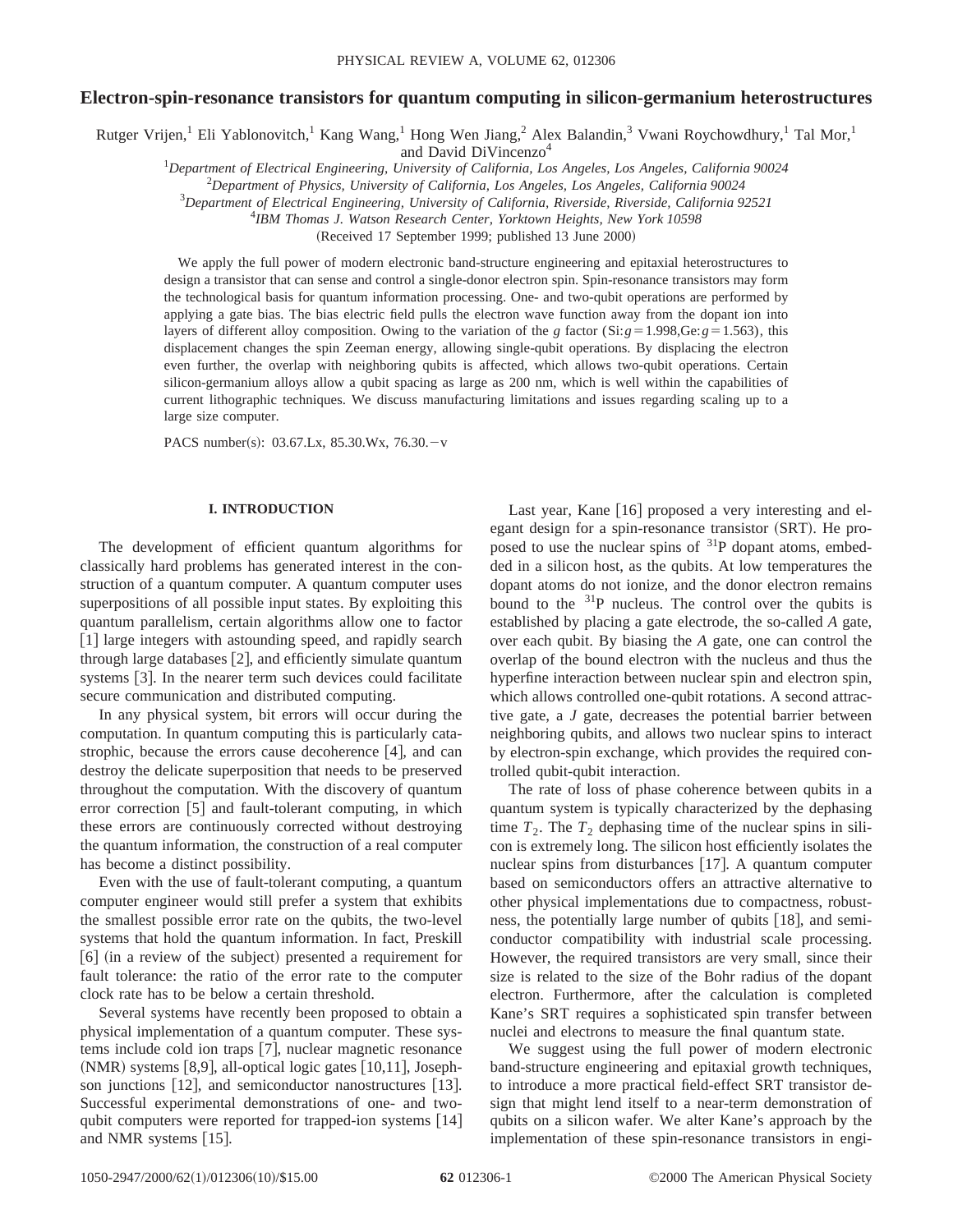neered germanium/silicon heterostructures that have a controlled band structure. Si-Ge strained heterostructures, developed by IBM and other companies, are in the mainstream of silicon technology, and are currently used for high-frequency wireless communication transistors and high-speed applications.

In Si-Ge heterostructure layers, we can control the effective mass of the donor electron to reduce the required lithographic precision, and to permit the SRT transistors to be as large as  $\approx$  2000 Å. The Bohr radius of a bound electron in Si-Ge can be much larger than in silicon due to the very small effective mass in strained Si-Ge alloys, and their higher dielectric constant. This places the lithographic burden well within the practical range of electron beam lithography, and almost within range of contemporary optical lithography.

Among the other simplifications, we will employ an electron spin rather than a nuclear spin as the qubit. Owing to the difference in the electronic *g* factor,  $g=1.998$  for Si and *g*  $=1.563$  for Ge, the electron-spin-resonance transition can be readily tuned by an electrostatic gate on a compositionally modulated Si-Ge epilayer structure. By working with electron spins rather than nuclear spins, we avoid the requirement of a sophisticated spin transfer between electrons and nuclei, for read-in–read-out of quantum data and for the operation of two-qubit gates. In addition, due to their higher Zeeman energy, electron spins will eventually permit a clock speed up to 1 GHz compared to a speed of  $\approx 75$  kHz projected for the nuclear spins. Likewise, isotopic purity is not critical for electron spins.

In order to read out the final result of a quantum calculation we will need to be able to detect single electron charges. Individual electrostatic charges are readily detected by conventional field-effect transistors (FET's) at low temperatures, which obviates the need for the sophisticated single-electron transistors. In this paper, we illustrate our design for an electron-spin-resonance (ESR) transistor.

## **II. ELECTRON-SPIN DEPHASING TIME IN SILICON AND GERMANIUM**

Electron spins benefit from the same protective environment provided by the silicon host as nuclear spins. Indeed, the ESR line in doped silicon at low temperatures turns out to be exceptionally clean and narrow compared to other ESR lines.

Feher and co-workers  $[19-21]$  found that the Si:<sup>31</sup>P ESR line is inhomogeneously broadened by hyperfine interactions with neighboring nuclear spins. But the nuclear spin flip  $T_1$ relaxation times were measured  $[20]$  to be in the 1–10-h range. Thus the nuclei can be regarded as effectively static on the time scales needed for quantum computing. Likewise the direct electron spin-flip  $T_1$  is also around [20] an hour.

On the question of the critical transverse  $T_2$  ESR dephasing linewidth there was only a little information. Feher and Gere studied some heavily doped *n*-Si:P samples, and found that the ESR linewidth actually narrowed  $[22]$  at high doping, down to a 1-MHz linewidth at the 9-GHz ESR fre-

TABLE I. Conduction-band effective masses relative to  $m_0$ , and the corresponding Bohr radii and *g* factors in Si and Ge.

| Material $\epsilon$ $m_{xy}$ $m_z$ $a_{B,xy}$ $a_{B,z}$ $g_{\parallel}$ |  |  |                                      | $g_{\perp}$ |
|-------------------------------------------------------------------------|--|--|--------------------------------------|-------------|
| Germanium 16 0.082 1.59 64 Å 24 Å 0.823 1.933<br>Silicon                |  |  | 12 0.191 0.916 25 Å 15 Å 1.999 1.998 |             |

quency, for the heavy doping level  $n=3\times10^{18}/\text{cm}^3$ . This unusual behavior was clearly the result of exchange narrowing of the hyperfine inhomogeneity. For quantum computing, the issue is the linewidth of a single-electron-spin transition, rather than a heavily doped inhomogeneous ensemble.

Thus the outlook was optimistic. If the linewidth is only 1 MHz at such a high doping level, and is due to exchange with neighboring electrons, then the linewidth would surely be much narrower at lower doping levels, and especially for one isolated electron. Indeed that was confirmed by Chiba and Hirai [23], who measured a  $1/2\pi T_2$  linewidth of only  $\approx$  1 kHz at a doping of 10<sup>16</sup> phosphorus ions per cm<sup>3</sup>, by the very reliable spin-echo technique. The residual linewidth was interpreted as being due to spin diffusion via the nuclear spins. Indeed the linewidth was shown  $[24]$  to narrow further in isotopically purified, zero-spin,  $Si^{28}$ , making the  $T_2$ dephasing even slower. The observed 1-kHz linewidth at *n*  $=10^{16}/\text{cm}^3$  is already narrow enough, in relation to the 9-GHz ESR frequency, to allow enough operations for fault tolerant computing  $[6]$ .

In germanium the dominant mechanism for spin dephasing is quite different from the one in silicon. Theory  $[25,26]$ and experiment  $[27]$  confirmed that the dominant relaxation in germanium is through acoustic disturbances of the spinorbit coupling. The *g* factor in germanium is much different from 2, the free-electron value, because of the relatively strong spin-orbit coupling. Germanium has four ellipsoidal conduction-band minima, which are aligned with the  $\langle 111 \rangle$ directions. In each minimum, the effective mass depends on the direction of electron motion, with a low effective mass  $(m_{xy})$  in the transverse direction and a high effective mass in the longitudinal direction  $(m<sub>z</sub>)$  (see Table I). The anisotropic effective mass results in an anisotropic *g* factor, with  $g = g_{\parallel}$ for magnetic-field components in the  $\langle 111 \rangle$  direction, and *g*  $= g<sub>+</sub>$  for magnetic-field components perpendicular to this direction. For arbitrary angles  $\phi$  between the magnetic field and the  $\langle 111 \rangle$  direction, the *g* factor is given by

$$
g^{2} = g_{\parallel}^{2} \cos^{2} \phi + g_{\perp}^{2} \sin^{2} \phi.
$$
 (1)

The electronic ground state of the donor atom is an equal superposition (singlet) state of the four equivalent conduction-band minima, and therefore has an isotropic *g* factor:  $g = g_{\parallel}/3 + 2g_{\perp}/3 = 1.563$ . However, in the presence of lattice strain, the energies of the conduction-band minima shift with respect to each other. In the new donor ground state, probability is shifted among the four valleys, with some valleys more populated than others. This produces a shift  $\Delta g$  in the *g* factor, since each valley forms a different angle  $\phi$  with the static magnetic field *B*. The corresponding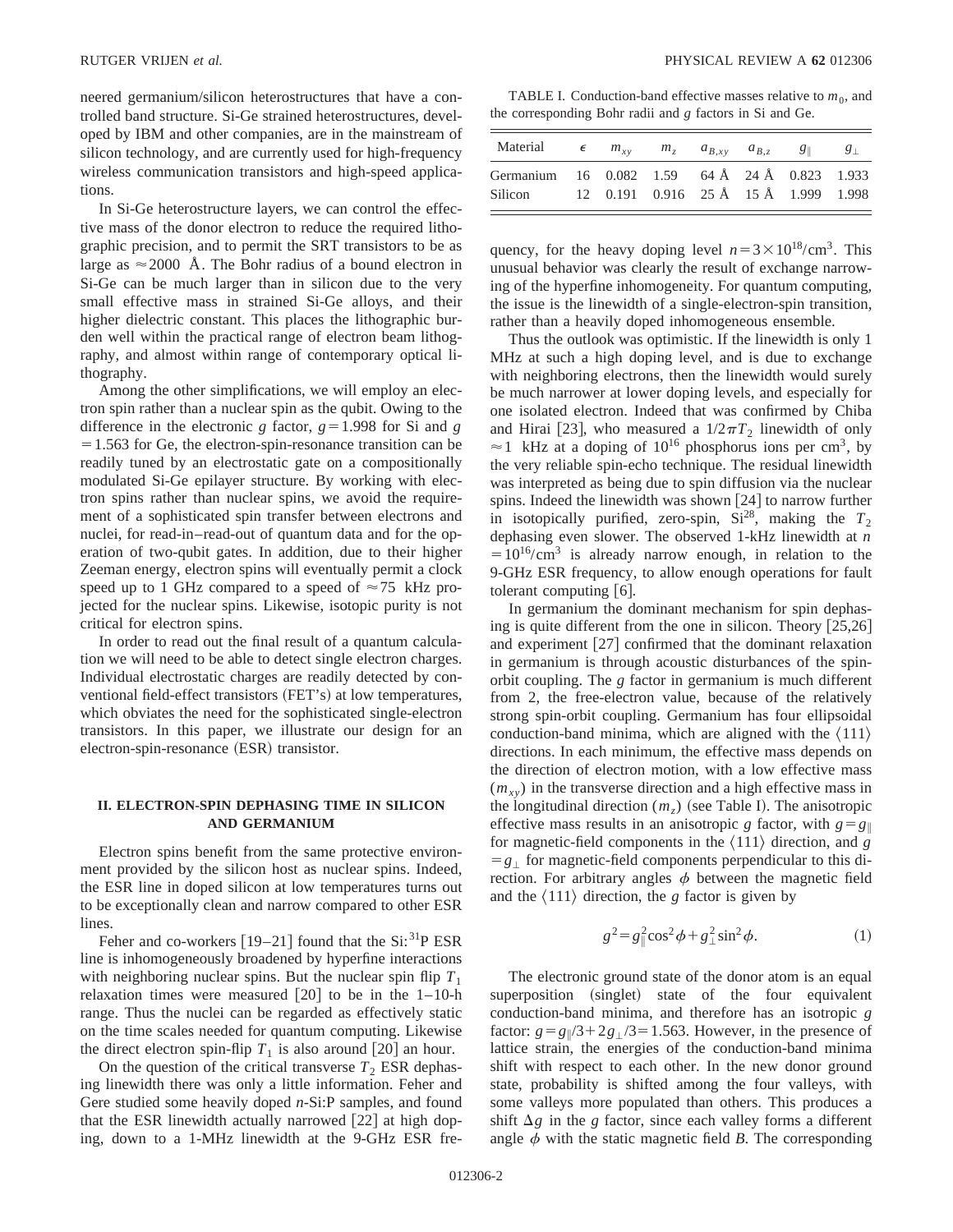relative energy shift of the spin states is proportional to  $(\Delta g) \mu B$ , with  $\mu$  the Bohr magneton. At finite temperatures, acoustic phonons cause time-varying strains with a finite power density at the spin transition energy, which induce spin-lattice relaxation.

At these temperatures it follows from this theory that the phase relaxation time is of the same magnitude as the population relaxation time  $T_2 \approx T_1$ . Experiments have shown that  $T_1$  is around  $10^{-3}$  sec for germanium at 1.2 K. We are not aware of direct measurements of  $T_2$  by electron-spinresonance experiments similar to those that were done in silicon. Unless there are other, as yet unknown,  $T_2$  mechanisms in germanium,  $T_2$  will be determined by acoustic vibrations and be of the order of  $10^{-3}$  seconds, which is equal to the best measured  $T_2$  in silicon, and is again sufficiently long to allow fault tolerant computing.

Several mechanisms could lead to a further improvement in the  $T_1$  and  $T_2$  caused by acoustic vibrations. First, working at lower temperatures will reduce the phonon energy density, which is proportional to  $T<sup>4</sup>$ . Second, for the two orientations of germanium that we propose to use,  $\langle 111 \rangle$  and  $(001)$ , some special considerations can make the expected lifetimes longer. For germanium grown with strain in the  $\langle 111 \rangle$  direction, the conduction-band minimum along the growth direction has a significantly lower energy than the other three minima. In the electronic ground state, virtually all population resides in this minimum, and there is little coupling to the three split-off valleys. In the theory by Roth [25] and Hasegawa [26], this effect is accounted for by a square dependence of  $T_1$  on the energy splitting between the electronic ground state and excited states (singlet-triplet splitting). The grown-in strain increases this splitting from 2 to 200 meV, with a corresponding increase in lifetime of  $10^4$ . For germanium grown with strain in the  $\langle 001 \rangle$  direction and with the magnetic field aligned with that direction, a symmetry argument forbids a strain-induced *g* shift: the  $\langle 001 \rangle$  direction makes equal angles with all conduction-band minima, and therefore a probability redistribution among these minima does not affect the *g* factor, as can be seen from Eq.  $(1)$ . Thus further improvements in the already acceptable lifetimes appear possible.

The ESR of a bound donor in a semiconductor host provides many advantages: First, in a magnetic field of 2 T, the ESR frequency is  $\approx 56$  GHz, easily allowing qubit operations at up to  $\approx$  1 GHz. This is comparable to the clock speed of ordinary computers, and is consistent with the precision of electronic control signals that are likely to be available. Second, at temperatures well below 1 K, the electron spins are fully polarized, allowing a reproducible starting point for the computation. Finally, for electron spins isotopic purity is not compulsory, since the nuclear-spin inhomogeneity remains frozen at low temperatures.

## **III. SRT TRANSISTOR SIZE AND LITHOGRAPHIC CRITICAL DIMENSION**

The Bohr radius of the bound carrier wave function regulates the size scale of spin-resonance transistors. In semiconductors the Bohr radius is much larger than in vacuum,



FIG. 1. The conduction-band energy in Si-Ge alloys, compositionally strained in the  $\langle 111 \rangle$  direction, from neutral strain at 100% Ge. The *X* valley has six minima that remain degenerate. The *L* valley has four minima that are split between *L*1 and *L*3. The conduction band changes from *X* to *L*1 character at a composition of  $Si<sub>0.3</sub>Ge<sub>0.7</sub>$ . At this band transformation, the *xy* effective mass becomes relatively light, the Bohr radius increases, and the *g* factor drops from  $g \approx 1.998$  to  $g = g_{\parallel} \approx 0.823$ . The fractional compositions *D*, *T*, and *B* will be used in our band-structure-engineered spinresonance transistor.

since the Coulomb force is screened by the dielectric constant, and the effective mass is much smaller. Thus the bound carrier roams farther. The Bohr radius is  $a_B = \epsilon (m_0 / m^*) (\hbar^2 / m_0 q^2)$  in the semiconductor, where  $m^*/m_0$  is the effective mass relative to the free-electron mass,  $\epsilon$  is the dielectric constant,  $\epsilon$ =16 for Ge,  $\epsilon$ =12 for Si, and the quantity in parentheses is the Bohr radius in vacuum.

It is common in Si-Ge alloys to have strain available as an engineering parameter. Strain engineering of valence-band masses has been very successful, and is used  $\lceil 28 \rceil$  in virtually all modern semiconductor lasers. As discussed above, in the conduction band, strain splits the multiple conduction-band valley energies, allowing one valley to become the dominant lowest-energy conduction band. If that valley also happens to be correctly aligned, the donor wave functions can have a low mass moving in the plane of the silicon wafer, and a high mass perpendicular to the wafer surface. That is exactly what we are looking for in spin-resonance transistors. We want large wave functions in the directions parallel to the wafer surface, in order to relax the lithographic precision that would have been demanded if the Bohr radius were small.

In Si-rich alloys there are six conduction band minima, in the six cubic directions, that are frequently labeled as the *X* directions. In Ge-rich alloys, there are four conduction minima located at the  $\langle 111 \rangle$  faces of the Brillouin zone, labeled *L*. The Ge-rich case is particularly interesting, since it has a conduction-band mass of only  $0.082m<sub>0</sub>$  in the transverse direction.

Under  $\langle 111 \rangle$  strain the four conduction-band valleys split, so that one of them is lowest in energy and is labeled *L*1. The other three valleys remain degenerate and are labeled *L*3. Figure 1 shows the conduction-band structure in the Si-Ge alloys, grown compositionally strained in the  $\langle 111 \rangle$ direction, with neutral strain at 100% Ge, as adapted from a more complete set of band structures from Ref. [29]. The hydrogenic Schrödinger equation for anisotropic effective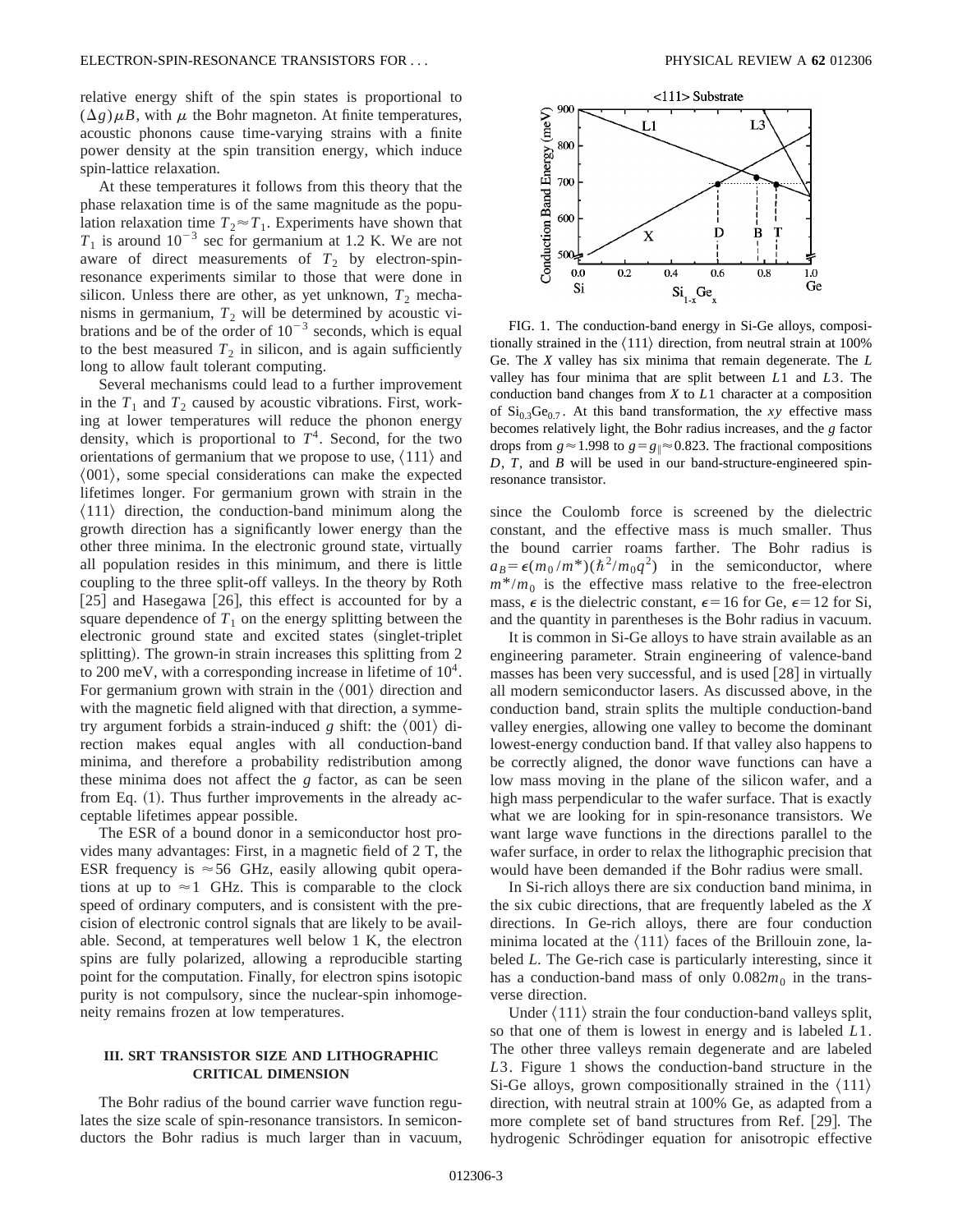mass  $m_{xy}$  in the plane of the wafer, and  $m_{z}$  perpendicular to the plane of the wafer, was solved, for arbitrary values of  $m_{xy}/m_z$  by Schindlmayr [30].

The Bohr radius in the *xy* plane is influenced by both effective masses

$$
a_{B,xy} = \frac{2\,\epsilon}{3\,\pi} \, \frac{2 + (m_{xy}/m_z)^{1/3}}{m_{xy}} a_B^0, \tag{2}
$$

with  $a_B^0$  the Bohr radius of a free hydrogen atom and  $m_{xy}$  $\leq m_z$  assumed, as is appropriate for the *z*-oriented Si and Ge conduction-band ellipsoids. The Bohr radius in the heavy mass direction,  $a_{B,z}$  is given by  $a_{B,z} = (m_{xy}/m_z)^{1/3} a_{B,xy}$ . Using the actual masses and the exact formula  $[30]$ , we give the Bohr radii in Si and Ge for *z*-oriented conduction-band ellipsoids in Table I.

In Table I, special note should be taken of the Bohr radius of 64 Å for  $\langle 111 \rangle$  strained Ge-rich alloys in which the *L*1 band minimum forms the conduction band. At that orientation, the *X*-band minima in Si-rich alloys would have a Bohr radius of only  $\approx 20$  Å. Thus we achieve over a factor 3 increase in the transistor spacing by using a Ge-rich layer.

Given that the exchange interaction is a dominant influence among the donor spins, we make the point that Preskill's decoherence criterion can be redefined  $\lceil 31 \rceil$  as the on-off ratio of the spin-spin interaction, as induced by the transistor gates. The actual required transistor spacing is set by the need for the weakest possible exchange interaction when the two-qubit interaction is off, and a strong exchange interaction when two-qubit interactions are turned on. The exchange energy 4*J* between hydrogenic wave functions determines both time scales:

$$
\frac{4J(r)}{h} \approx 1.6 \frac{q^2}{\epsilon a_B} \left(\frac{r}{a_B}\right)^{5/2} \exp{\frac{-2r}{a_B}}.
$$
 (3)

If we require the exchange energy in the off state to be less than the measured [23],  $T_2$  dephasing linewidth  $\approx$  1 kHz, then the donor ions would have to be about 29 Bohr radii apart, allowing a spacing of about 2000 Å. Such critical dimensions are well within the range that can be produced by electron-beam lithography.

Later we will show that by gate-controlled Stark distortion of the hydrogenic wave functions, the Bohr radius can be further increased, switching on the two-qubit interactions. Thus band-structure engineering allows us to use only one electrostatic gate to control both one- and two-qubit operations, rather than two separate *A* and *J* gates as required by Kane. This reduction of the number of gates by a factor of 2, though not essential for the operation of the our ESR, means that all lithographic dimensions are doubled, which significantly increases the manufacturability of the device.

#### **IV. GATE-CONTROLLED SINGLE-QUBIT ROTATIONS IN THE SPIN-RESONANCE TRANSISTOR**

The essence of a spin-resonance transistor qubit is that a gate electrode should control the spin-resonance frequency.



FIG. 2. The band-structure diagram for the proposed spinresonance transistor, showing the Coulombic potential well of the donor ion in the  $Si<sub>0.4</sub>Ge<sub>0.6</sub>$  *D* layer, where the conduction-band minimum is *X* like. The hydrogenic wave function partly overlaps the  $Si<sub>0.15</sub>Ge<sub>0.85</sub> T layer, where the conduction-band minimum is L$ like. The donor electron is confined by the two  $Si<sub>0.23</sub>Ge<sub>0.77</sub> B$ -barrier layers. The epilayer thicknesses are not to scale.

By tuning this frequency with respect to the frequency of a constant radiation field, that is always present while the computer is being operated, single-qubit rotations can be readily implemented on the electron spin. A band-structure diagram for the SRT is shown in Fig. 2.

We rely on the difference in the electronic *g* factor, *g* =1.998, for Si-rich alloys, and  $g = g_{\parallel} = 0.823$  for Ge-rich alloys, strained in the  $\langle 111 \rangle$  direction. Thus the electron-spin resonance transition can be readily tuned by an electrostatic gate on a compositionally modulated Si-Ge epilayer structure, such as shown in Fig. 3. In a study of the composition dependence of the *g* factor in Si-Ge alloys, Vollmer and Geist [32] showed that the *g* factor is most influenced by the band-structure crossover from *X* to *L*1 at a composition of  $Si<sub>0.3</sub>Ge<sub>0.7</sub>$ , and hardly at all by compositional changes away from that crossover. The  $^{31}P$  dopant atoms are positioned in the  $Si<sub>0.4</sub>Ge<sub>0.6</sub>$  *D* layer, a composition which is to the left of the crossover in Fig. 1. By electrostatically attracting the electron wave function into the  $Si<sub>0.15</sub>Ge<sub>0.85</sub> T$  layer, the spin resonance can be tuned very substantially.

The two barrier layers of composition  $Si_{0.23}Ge_{0.77}$ , labeled *B* in Fig. 2, have a conduction-band structure as indi-



FIG. 3. The donor electron wave function is electrostatically attracted toward the  $Si<sub>0.15</sub>Ge<sub>0.85</sub> T$  layer where the conduction band minimum is *L*1 like. There it will experience a smaller *g* factor, that is gate tunable. The actual *g* factor will be a weighted average between the *D* and *T* layers.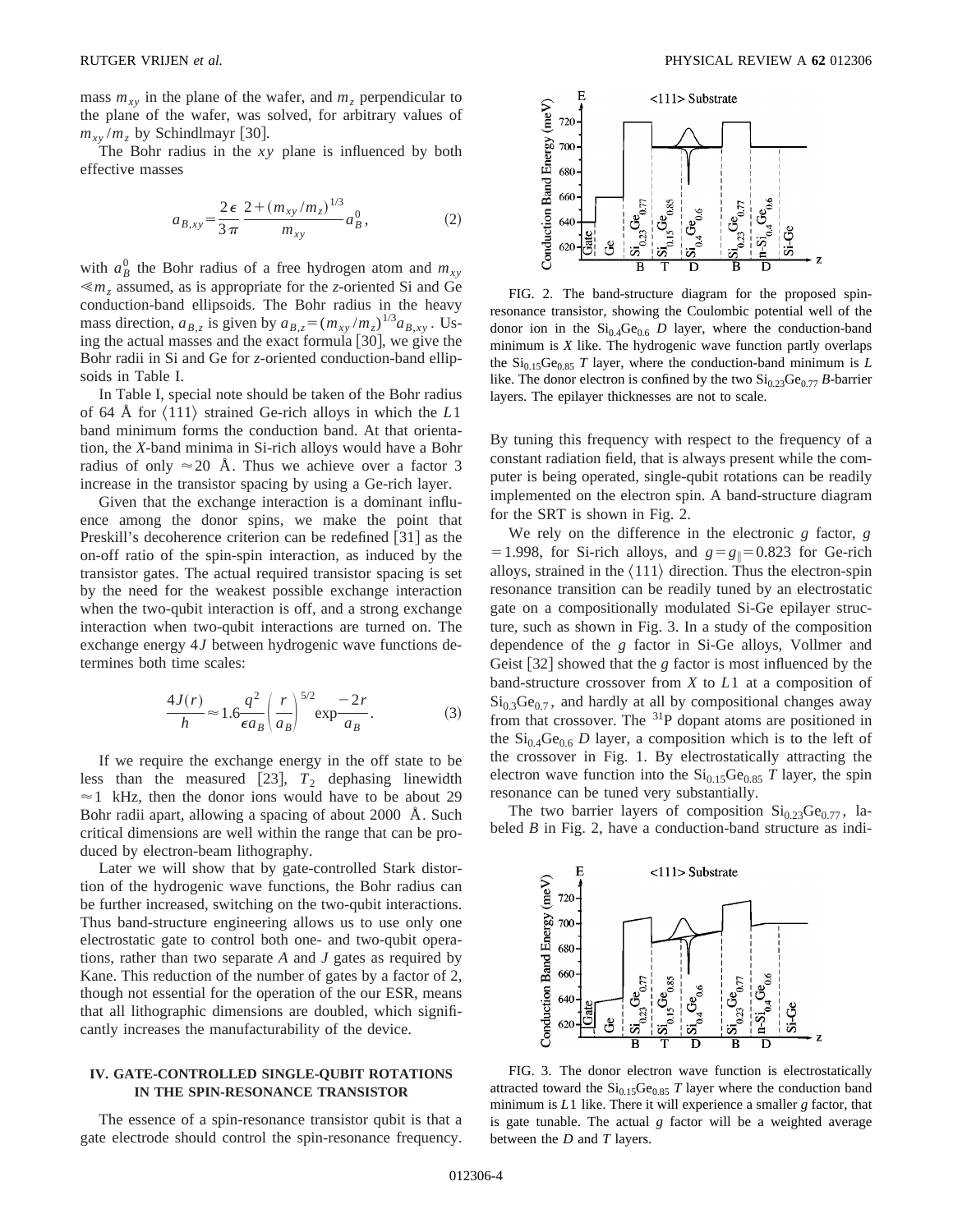

FIG. 4. A schematic of the dependence of the spin-resonance frequency on the transistor gate voltage. As the electrons are pulled toward the positive gate electrode and into the more Ge-rich alloy compositions, the heterobarrier *B* layer prevents the donors from becoming completely ionized. At intermediate gate voltages, the *g* factor can be tuned from  $g=1.998$  to 0.823. The frequencies on the vertical axis correspond to a magnetic field of 2 T. The two-qubit tuning range will be explained in Sec. V.

cated in Fig. 1. They have an *L*1-like conduction-band minimum, to the right of *X*-*L*1 band-structure crossover, and thus have the same *g* factor as the  $Si<sub>0.15</sub>Ge<sub>0.85</sub> T layer. The pur$ pose of the *B* layers is to confine the donor electrons and prevent them from tunneling away and becoming lost. The energy height of the barrier need only be comparable to the donor binding energy,  $\approx 20$  meV to fulfill this task. On the other hand the  $Si<sub>0.4</sub>Ge<sub>0.6</sub> D$  layer and the  $Si<sub>0.15</sub>Ge<sub>0.85</sub> T$  layer should have no energy barrier between them, so that the *g* factor can be freely tuned. Thus the *D* layer and the *T* layer are selected at compositions straddling the *X*-*L*1 crossover in Figure 1, so that their respective conduction band energies  $E_D$  and  $E_T$  are the same. A schematic tuning curve for our proposed spin-resonance transistor is shown in Fig. 4. As the spin-resonance transistors are tuned in and out of resonance with the radio-frequency field, the electron spin can be flipped, or subjected to a phase change.

The wave-function distortion during tuning is shown for the left side transistor in Fig. 5. The confinement barriers of



FIG. 5. The left transistor gate is biased  $V > 0$ , producing singlequbit unitary transformations in the left SRT. The right gate is unbiased:  $V=0$ . The *n*-Si<sub>0.4</sub>Ge<sub>0.6</sub> ground plane is counterelectrode to the gate, and it also acts as FET channel for sensing the spin.



FIG. 6. The conduction-band energy in Si-Ge alloys, compositionally strained in the  $\langle 001 \rangle$  direction, from neutral strain at 100% Ge. The *L* valley has four minima that remain degenerate. The *X* valley has six minima along the cubic directions, that are split between *X*4 and *X*2. The compositions *D*, *T*, and *B* are much less strained than in the  $\langle 111 \rangle$  case, and allow for higher barrier heights to confine the dopant electron. For this crystal orientation, the *g* factor in the Ge-rich *T* and *B* layers is  $g = 1.563$ .

composition *B*  $Si<sub>0.23</sub>Ge<sub>0.77</sub>$ , play an important role. They must confine the qubit donor electrons for long periods of time, or the carriers and their quantum information will be lost. For that purpose the *B*-barrier layers each need to be about 200 Å thick, for a carrier lifetime comparable to the  $\approx$  1-h  $T_1$  spin-lattice relaxation for electron-spin flips. The two layers combined would total about 400 Å, well within the practical strain limit [33] of  $\approx 1000$  Å for growth of a 23% compositionally strained alloy. The *D* and *T* layers have thicknesses similar to the  $a_{B,z}$  vertical Bohr radius, and contribute only slightly to the strain burden.

If one uses alloys grown in the  $\langle 001 \rangle$  direction instead, the numbers become even more favorable. Figure 6 shows the conduction-band structure in the Si-Ge alloys, grown in the  $\langle 001 \rangle$  direction [33], compositionally strained from neutral strain at 100% Ge. In this growth direction, the *L* band remains unsplit, and the *X* band splits up into a doubly degenerate *X*2 band and a quadruply degenerate *X*4 band. As can be seen, the conduction-band energy changes much more rapidly as a function of alloy composition for the  $\langle 001 \rangle$ growth direction. Moreover, the *X*2 and *L* bands cross over at approximately 90% Ge instead of 70% as in the Ge  $\langle 111 \rangle$ case. This allows us to select alloys with much lower strain, while obtaining a barrier height of 50 meV, more than twice the barrier height obtained in the  $\langle 111 \rangle$  direction. Consequently the layers can be made thinner, while still preventing tunneling of the dopant electron and the strain tolerance is significantly improved. The corresponding band-structure diagram for the  $\langle 001 \rangle$ -oriented SRT is shown in Fig. 7. However, in the  $\langle 100 \rangle$  direction, the *g* factor is equal to the average value,  $g=1.563$ , so that the tuning range for the spin resonance frequency is less than in the  $\langle 111 \rangle$  case, as demonstrated in Fig. 8.

The use of the  $\langle 001 \rangle$  growth direction comes at the expense of an increased effective mass in the *xy* plane and a lighter mass in the *z* direction. The conduction-band ellipsoid pointing in the  $\langle 111 \rangle$  direction is 55° away from the  $\langle 001 \rangle$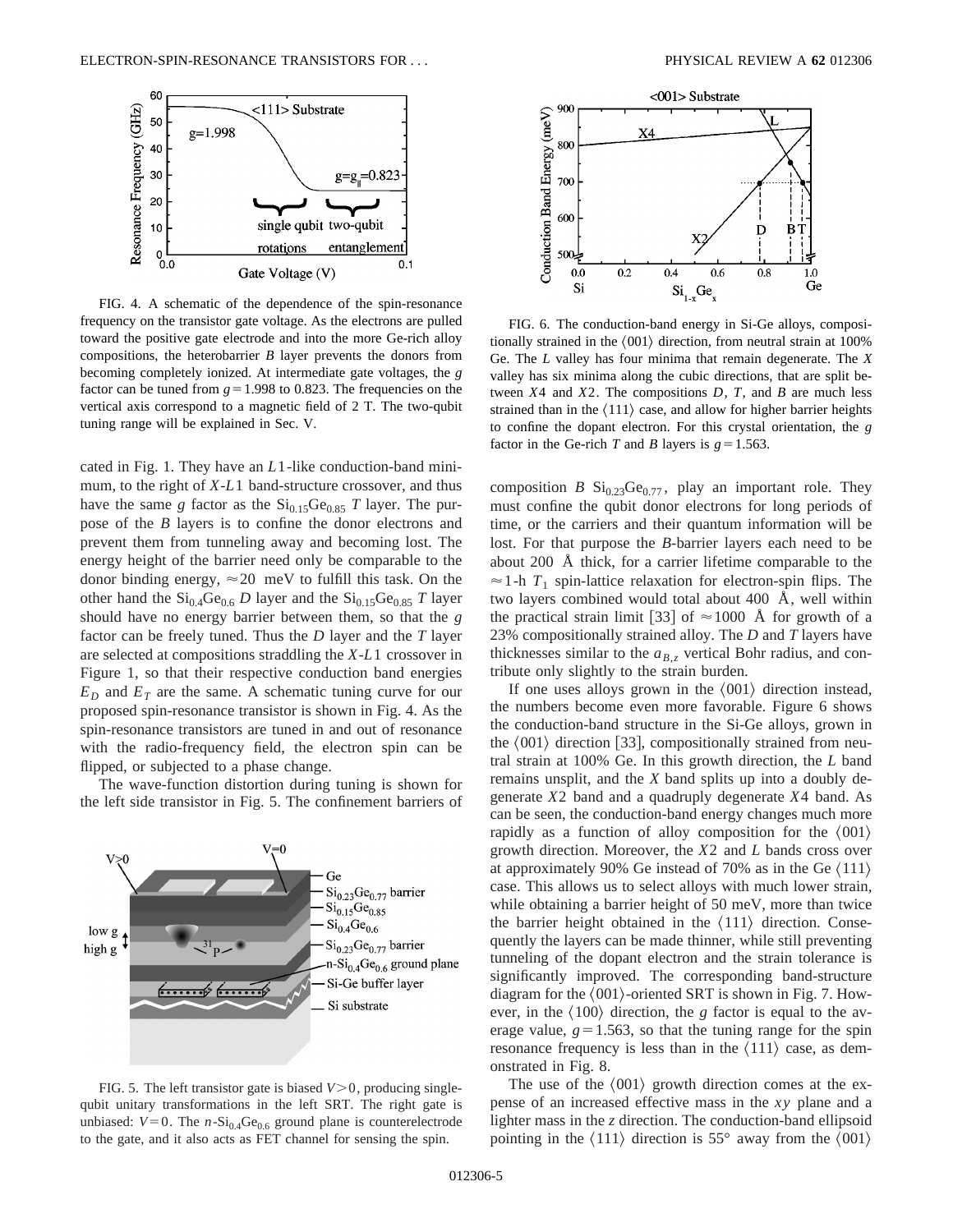

FIG. 7. The band-structure diagram for the spin-resonance transistor, with epilayers grown in the  $\langle 001 \rangle$  direction. Both the unbiased (a) and the biased (b) cases are shown. The conduction-band energies allow the selection of layers with composition *D*, *T*, and *B*, such that the confining barrier height is increased to 50 meV, while the strain in the layers is reduced, compared to the  $\langle 111 \rangle$ orientation. The epilayer thicknesses are not to scale.

direction, and thus the *z* direction no longer coincides with the heavy mass direction  $(\langle 111 \rangle)$ . Some of the heavy mass is transferred into the *xy* plane, resulting in shorter Bohr radii. However, the lightest mass in Ge is equal to the heaviest mass in Si (see Table I). Therefore, the Ge-rich layer will always remain the layer with Bohr radii in the *xy* direction, which are at least as large as those in the Si-rich layer. Therefore Ge-rich layers will again perform the function of



FIG. 8. A schematic of the dependence of the spin-resonance frequency on the transistor gate voltage for the case of a  $\langle 001 \rangle$ substrate. The static magnetic field is in the  $\langle 001 \rangle$  direction and has a strength of 2 T. The tuning range is reduced in this growth direction with respect to the  $\langle 111 \rangle$  case, because the *g* factor in the Ge-rich layer is different:  $g=1.563$ .

the tuning *T* layer, and the barrier *B* layer for structures grown in the  $\langle 001 \rangle$  as they did for the  $\langle 111 \rangle$  direction.

## **V. TWO-QUBIT INTERACTIONS**

The spin-resonance transistors must be spaced far enough apart, that they will not produce phase errors in one another. At the same time it is necessary to allow wave-function overlap for the exchange interaction to activate the two-qubit interactions. These are needed to produce for example a "controlled NOT" (CNOT) gate, which is required to build a universal set of quantum logic gates. To achieve this we rely on our ability to tune the Bohr radius of the donors in the *xy* direction parallel to the semiconductor surface.

The Bohr radius  $a_B$  of a hydrogenlike donor increases with decreasing binding energy. A famous example is excitons confined in a two-dimensional  $(2D)$  flat quantum well: The excitonic binding energy is four times greater  $[34]$  than it would be in three dimensions. The reason is that spatial confinement forces the electron to spend more time near the positive charge, and it experiences tighter binding. Accordingly the Bohr radius is diminished. For the same reason, confinement by heavy mass in the *z* direction reduces the Bohr radius in the *xy* plane, as can be seen from Eq.  $(4)$ . Without this reduction the effective mass in the *xy* direction in strained  $\langle 111 \rangle$  Ge would even be higher.

Our technique for two-qubit interactions does not require any *J* gates. By increasing the gate voltage, we pull the electron wave function away from the positive ion, to reduce the binding energy, and increase the wave-function overlap between electrons bound to neighboring dopant ions. As shown in Fig. 3, the electrons can be electrostatically attracted to one of the barriers formed by the  $Si<sub>0.23</sub>Ge<sub>0.77</sub> B$ -composition layer, forming a type of modulation-doped channel in the *xy* plane. The binding energy to the positive ions is greatly weakened, since the electrons are spending most of their time near the  $Si<sub>0.23</sub>Ge<sub>0.77</sub> B$  barrier. Consequently the Coulomb potential becomes weakened to the form

$$
V = -\frac{1}{4\pi\epsilon_0 \epsilon} \frac{q}{\sqrt{r^2 + d^2}},\tag{4}
$$

where  $r^2 = x^2 + y^2$  is the horizontal distance from the donor ion, squared, and *d* is the vertical spacing from the barrier to the donor ion, and  $q$  is the electronic charge. Thus by adjusting the vertical depth of the ion, *d*, the Coulomb potential can be made as weak as desired. The weak Coulomb binding energy implies a large Bohr radius. The large radius permits a substantial wave-function overlap in the *xy* plane along the *B*-barrier layer, and a substantial two-qubit exchange interaction. It should be possible to tune from negligible exchange interaction, all the way to a conducting metallic 2D electron gas, by adjusting the vertical spacing *d*. As the electrons overlap, they will interact through the exchange interaction. It was already shown by DiVincenzo  $[35]$ , that the exchange interaction can produce CNOT quantum gates.

The gate bias voltage range for two-qubit entanglement is indicated by the second curly bracket in Fig. 4. That voltage range attracts the electrons away from the positive ions and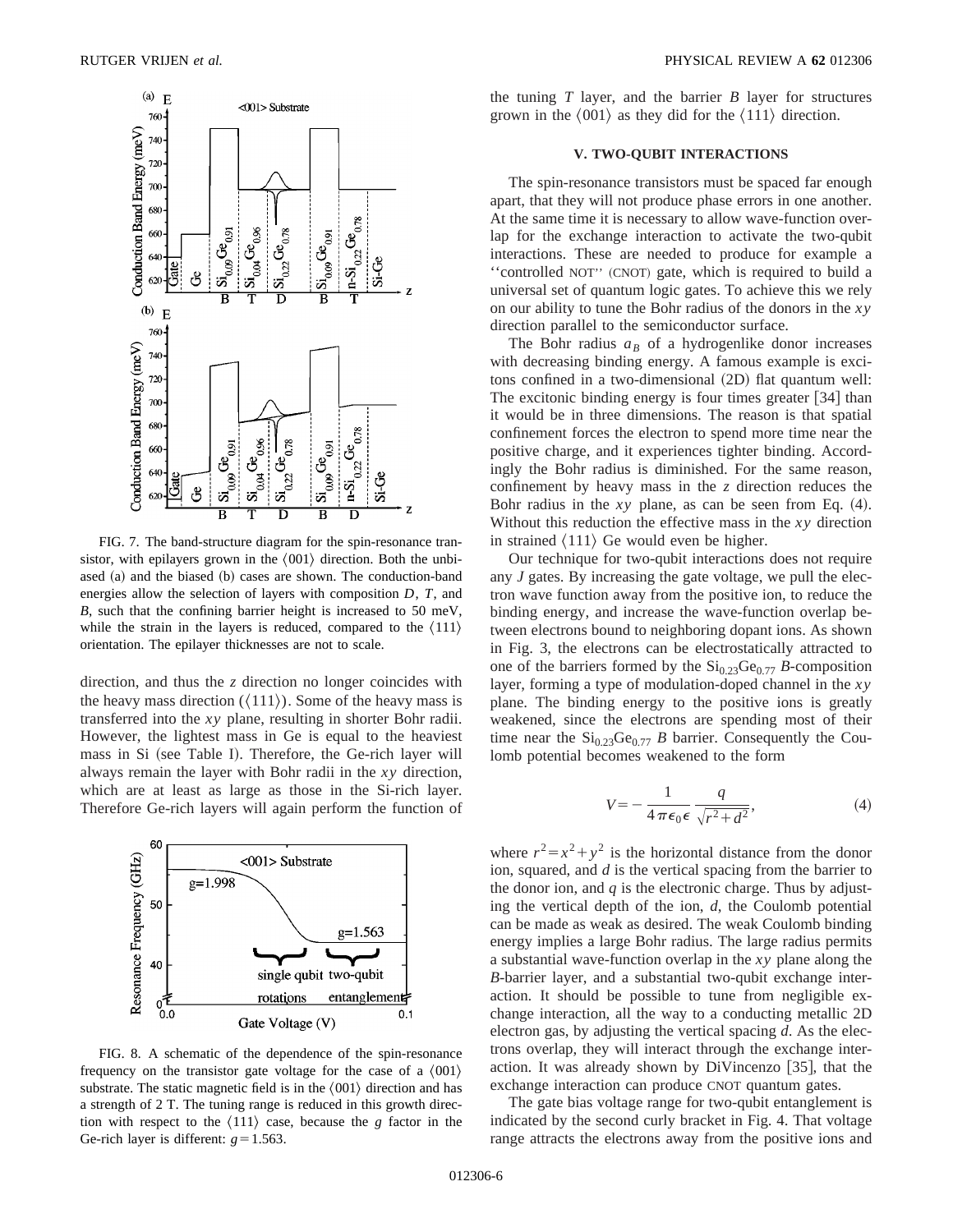

FIG. 9. Attracting the electrons to the  $Si<sub>0.23</sub>Ge<sub>0.77</sub> B$  barrier reduces their Coulomb binding energy and increases their wave function overlap, allowing two-qubit interaction.

toward the  $Si<sub>0.23</sub>Ge<sub>0.77</sub> B$  barrier, thus increasing their wavefunction overlap. In the midvoltage range, the first curly bracket in Fig. 4, one-qubit rotations take place. Thus both one- and two-qubit interactions can be controlled by a single gate. Gate tuning of a two-qubit exchange interaction is illustrated in Fig. 9.

# **VI. DETECTION OF SPIN RESONANCE BY A FET TRANSISTOR**

It is a truism of semiconductor electronics that we need crystals of high perfection and extraordinary purity. Semiconductor devices are very sensitive to the presence of chemical and crystallographic faults down to the level of  $10^{11}$  defects/cm3 in the volume, and  $10^8$  defects/cm2 on the surface. Such defect concentrations are far below the level of sensitivity of even the most advanced chemical analytical instruments. These imperfections influence the electrical characteristics of semiconductor devices, as they vary their charge states. Thus conventional electronic devices are sensitive to very low concentrations of defects.

The detection sensitivity becomes particularly striking when the electronic devices are very tiny, as they are today. If electronic devices are small enough, then there is a good probability that not even one single defect might be present in, or on, the device. That helps define the potential yield of essentially perfect devices. But if a defect were to be present, it would have an immediate effect on the current-voltage (*I*-*V*) characteristics of that device. Therefore, the new world of small transistors is making it relatively easy to detect single defects, as their charge states directly influence the *I*-*V* curves.

As Kane pointed out, the essential point for us is to detect spin, not by its miniscule magnetic moment, but by virtue  $[16]$  of the Pauli exclusion principle. A donor defect can bind [36] a second electron by 1 meV, provided that second electron has opposite spin to the first electron. Thus spin detection becomes electric charge detection, the essential idea  $[35]$ behind spin-resonance transistors. In a small transistor, even a single charge can be relatively easily monitored.



FIG. 10. The current noise in a small FET at 83 K from Ref. [37]. At this temperature the channel current fluctuates between two states, caused by a single trap being filled and emptied by a single charge. The change in channel current is  $\approx$  2 nA, which represents a few percent of total channel current, and is easily measured.

single electronic charge, in the gate insulator, can have a profound effect on a low-temperature FET. At more elevated temperatures for example, the motion of such individual charges produces telegraph noise in the FET channel current. An illustration of such single charge detection  $[37]$  is in Fig. 10. A single electrostatic charge can add one additional carrier to the few hundred electrons in a FET channel. However the 2-nA change in channel current seen in Fig. 10 represents a few percent change, and is caused by long-range Coulomb scattering influencing the resistance seen by all the electrons. At low FET operating temperatures,  $\approx 1$  K, the random flipflops disappear, but the sensitivity to single charges remains  $[38]$ .

In our spin-resonance transistor design, shown in Figs. 5 and 9, the FET channel is labeled as the  $n-Si_{0.4}Ge_{0.6}$  ground plane counterelectrode. It is located under the <sup>31</sup>P qubit donor, and in turn, the donor is under the top surface gate electrode. Thus the spin qubit is sandwiched between two electrodes. As in a normal FET the gate electrode modulates the  $n-Si_{0.4}Ge_{0.6}$  channel current. The qubit electron donor is positioned in the gate insulator region where its charge state can have a strong influence on the channel current. Thus the successive charge states: ionized donor, neutral donor, and doubly occupied donor  $(D<sup>-</sup>$  state) are readily sensed by measuring the channel current.

In Figs. 5 and 9, the two transistors have separate sensing channels under each transistor, so that they can be separately monitored, or indeed monitored differentially. By adjusting the gate electrodes, both qubit donor electrons can be attracted to the same donor. If they are in the singlet state they can join together forming the *D* state on one of the two dopant ions, but in the triplet state they could never occupy the same site.

Since the  $D^-$  state forms on one transistor, and an ionized donor  $D^+$ , on the other transistor, there would be a substantial change in differential channel current to identify the singlet state. For the triplet state, both donors remain neutral, and differential channel current would be constant. As indicated by the caption to Fig. 10, we can anticipate a few percent change in FET current associated with the singlet spin state, making spin readily detectable.

#### **VII. SMALL-SCALE DEMONSTRATION**

A possible two-qubit demonstration device is shown in Fig. 11. The differential current between the two FET's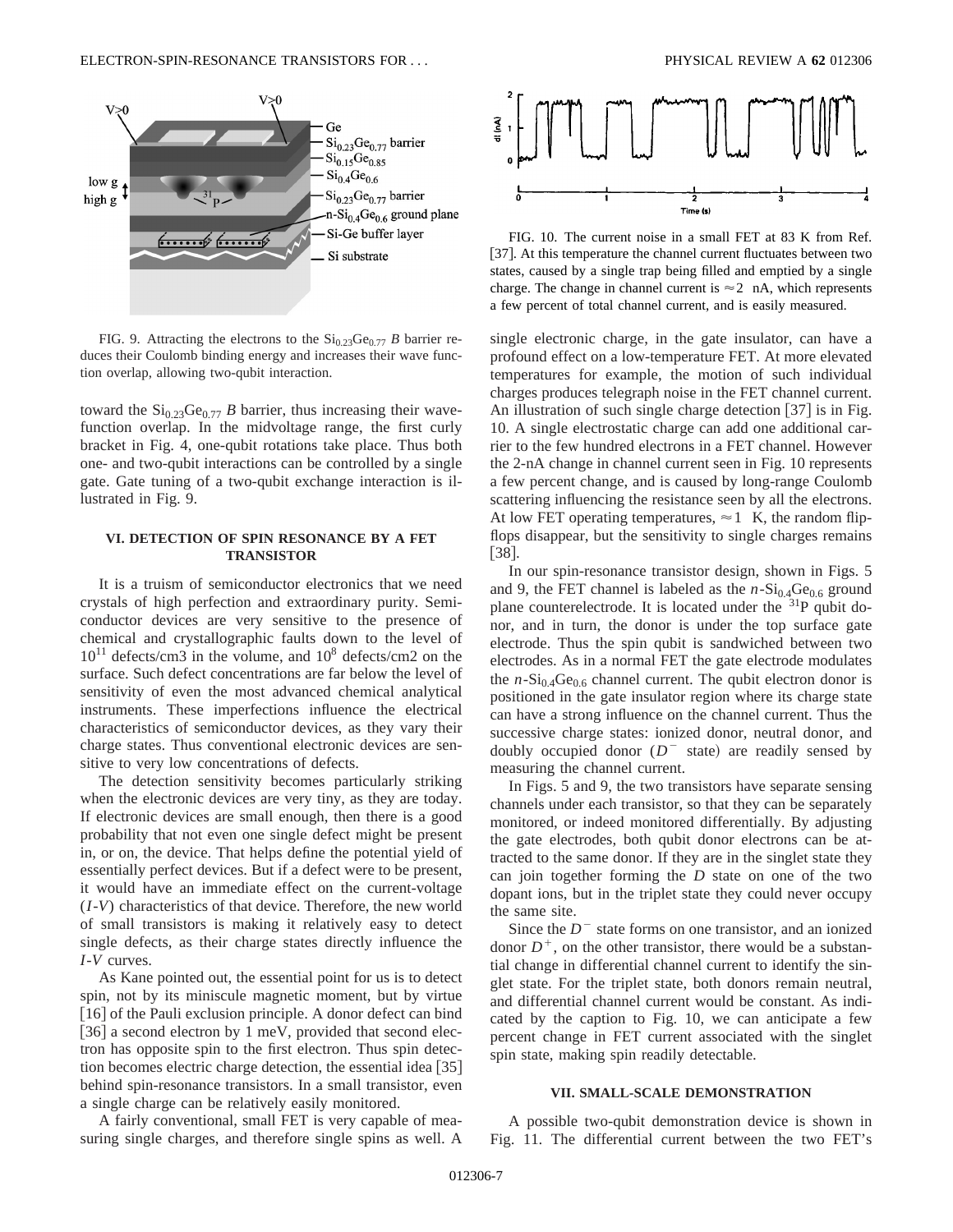

FIG. 11. Top view of the proposed device to demonstrate a CNOT gate. A perspective view (not including the source and drain) is shown in Fig. 5. Fluctuations in the current that flows from source to drain signal the charge state of the dopant ion under each electrode.

channels in Fig. 9 would monitor the electron-spin resonance. In practice a large number of transistor pairs would be arrayed along the two FET channels in Fig. 11, to allow for a finite yield in getting successful pairs. A good pair can be sensed using the same technique used in Sec. VI for the detection (measurement) process.

There are two levels of doping in our proposed device: The first level of doping is the conducting FET channel doping, that needs to be at a heavy concentration to overcome freeze-out at low temperatures. This is a standard design technique in low-temperature electronics. The second level of doping is in the qubit layer, that allows only one donor ion per transistor. Both doped regions need to be spatially patterned. The doped layers can be implemented by conventional ion implantation through a patterned mask, possibly with an intermediate epitaxial growth step to minimize ion straggle. Conventional annealing can be used to remove ion damage.

The ion-implantation dose for the qubit layer would be adjusted so that, on average, only one phosphorus ion would fall into each opening in the photoresist layer of Fig. 12. By



FIG. 12. The ion implantation step for inserting an array of qubit donor ions. The buried FET channels, that act as counterelectrodes to the gates and sense the spin-charge state, would be produced the same way. In a small-scale demonstration, the array would consist of only two rows, aligned with the FET channels of Fig. 11. This should provide an adequate yield of good qubit pairs.



FIG. 13. In the future, we can expect arrays of Si-Ge SRT transistors. The center-to-center spacing would be  $\approx 2000$  Å. The gate electrodes on top will perform both single- and two-qubit operations, and can be used for data and instruction readin.

Poissonian statistics, the probability of getting exactly one phosphorus ion is 36.7%. Thus the probability of getting two adjacent gates to work would be 13.5%. That is adequate yield for a small-scale two-qubit demonstration device. To improve the yield for scale-up, there are many options. For example, the dopant could be sensed by its electric charge, and reimplanted if it were absent. Sensing an individual dopant is not difficult. It can be done, for instance, by monitoring the *I*-*V* curve at each site. By changing the voltage on a particular *A* gate, the electrons can be stripped off the donor. As result one can see no change, a single change, or a double change of the current depending on whether there is no donor, one donor, or two donors (etc.) in that site.

## **VIII. SCALING UP**

There are a number of potential problems in scaling to a large computer. The future usefulness of electron spins will depend heavily on the favorable homogeneous  $T_2$  spin-echo linewidth [23] in silicon, only  $10^3$  Hz. The  $T_2$  lifetime in Si-Ge alloys has not been measured, and it will have to be demonstrated that it is as favorable as in pure silicon. On the other hand, there also appear to be methods such as isotopic purification, whereby this linewidth can be improved, particularly for well-isolated electrons.

In very large arrays, there are problems associated with the implantation yield of qubit donors. Poissonian statistics gives a yield of 36.7%, while a yield of 50% will required for percolation, or quantum connectivity, through the twodimensional triangular array. There have been numerous non-Poissonian doping schemes proposed including sensereimplant, self-assembly of molecular dopants, and scanning probe writing. Innovative doping methods have a long history, and we should anticipate that a suitable method will be optimized in time for scale-up to large quantum computers.

For instance, the sense-reimplant method (in which empty sites are sensed, and reimplanted with doping probability  $p_n$ in the *n*th implant) yields  $pe^{-p}(1-e^{-np})/(1-e^{-p})$  good sites when  $p_i = p$  is chosen. With this formula,  $n = 2$  (only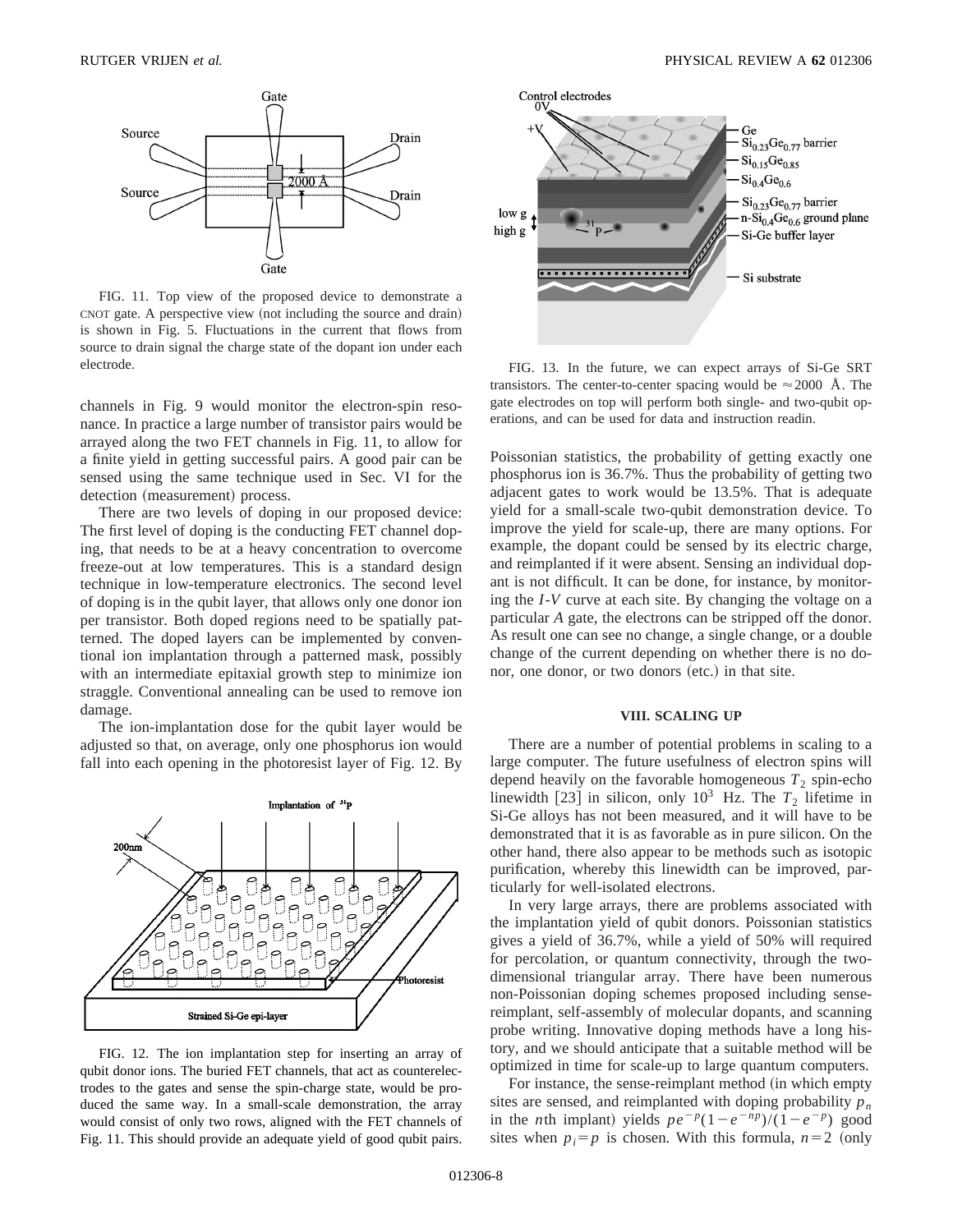

FIG. 14. In a large array, the readout qubits would be located around the periphery. Buried FET channels would sense the spincharge state of a selected qubit. The channel current can change by a few percent in response to a single electronic charge.

one additional implant) already passes the percolation limit to yield 52.16%, while more implants,  $n=3, 5, 9$ , and 24, yield more than 60%, 70%, 80%, and 90% good sites, respectively. With  $n=2$  an optimization of the doping probability in each implant (to be  $p_1 = 0.632$  and  $p_2 = 1$ ) provides the optimal yield of 53.15%.

The other scale-up issue revolves around the fact that each transistor will not be identical. As Kane noted, the transistors will have to be checked and calibrated repeatedly for use in a full-fledged quantum computer. The reason is that the nuclear spins, although almost static, will be different for each transistor. In addition the local alloy structure is different near every donor. We should not be discouraged by this checking and calibration requirement. In manufacturing classical integrated circuits, testing and repair are the largest expense. It is common to have only a finite yield of good devices, and to reroute wiring around bad transistors. This is probably inherent in the manufacture of any large-scale system.

The size of spin-resonance transistors, the required defect density, the increasing use of Si-Ge alloys, are all near to the present state of technology. If the spin-resonance transistor is successfully developed, we can anticipate arrays of qubits appearing much as in Fig. 13.

The readout of data requires that the buried counterelectrode, opposite the gate, should also function as FET channel. In a quantum computer, the result of the quantum computation is usually displayed on a small subarray of all the qubits. Hence the readout qubits can be located at the edge of the array. Figure 14 shows a qubit array, with readout FET channels (counterelectrodes) buried under the peripheral qubits of the array. A single buried FET readout channel can serve many qubits, since a chosen qubit can be selected for readout by its gate electrode.



FIG. 15. A perspective view of Fig. 14, gives more details of the readout architecture for the peripheral qubits. The field electrode allows the readout qubits to interact with the heat bath of oriented electron spins.

The readout operation can be expedited if there is a thermal reservoir of donors surrounding the peripheral qubits as shown in Fig. 15. These can be attracted by a field electrode to the  $Si_0.23Ge_{0.77} B$  barrier under the electrode, forming in effect a modulation-doped layer. Since the operating temperature of the computer is such that  $kT \ll E_z$  with  $E_z$  the Zeeman energy of the electron spins, these qubits would be oriented by the magnetic field, and would act as a spin heat bath of known orientation. By attracting those bath spins to a peripheral readout qubit gate electrode, a singlet state could be formed, sensing that the readout qubit had been flipped. The current in the FET channel would then change, completing the readout operation.

After readout, the gate voltage could be made even more positive, and the readout qubit could thermalize with the surrounding heat bath. In effect, this resets the initial state of that peripheral qubit, which could then be swapped into the interior qubits for reuse as fault-correcting ancilla qubits.

Without a doubt there will be many other issues regarding scale-up. Semiconductors, particularly silicon, provide a track record of being tractable, engineerable materials in which many difficult accomplishments have become routine.

### **ACKNOWLEDGMENTS**

This work was sponsored by the Defense Advanced Research Project Agency. The content of this paper does not necessarily reflect the position or policy of the Government, and no official endorsement should be inferred. The work of V.R. and T.M. was supported in part by grants from the Revolutionary Computing group at JPL (Contract No. 961360).